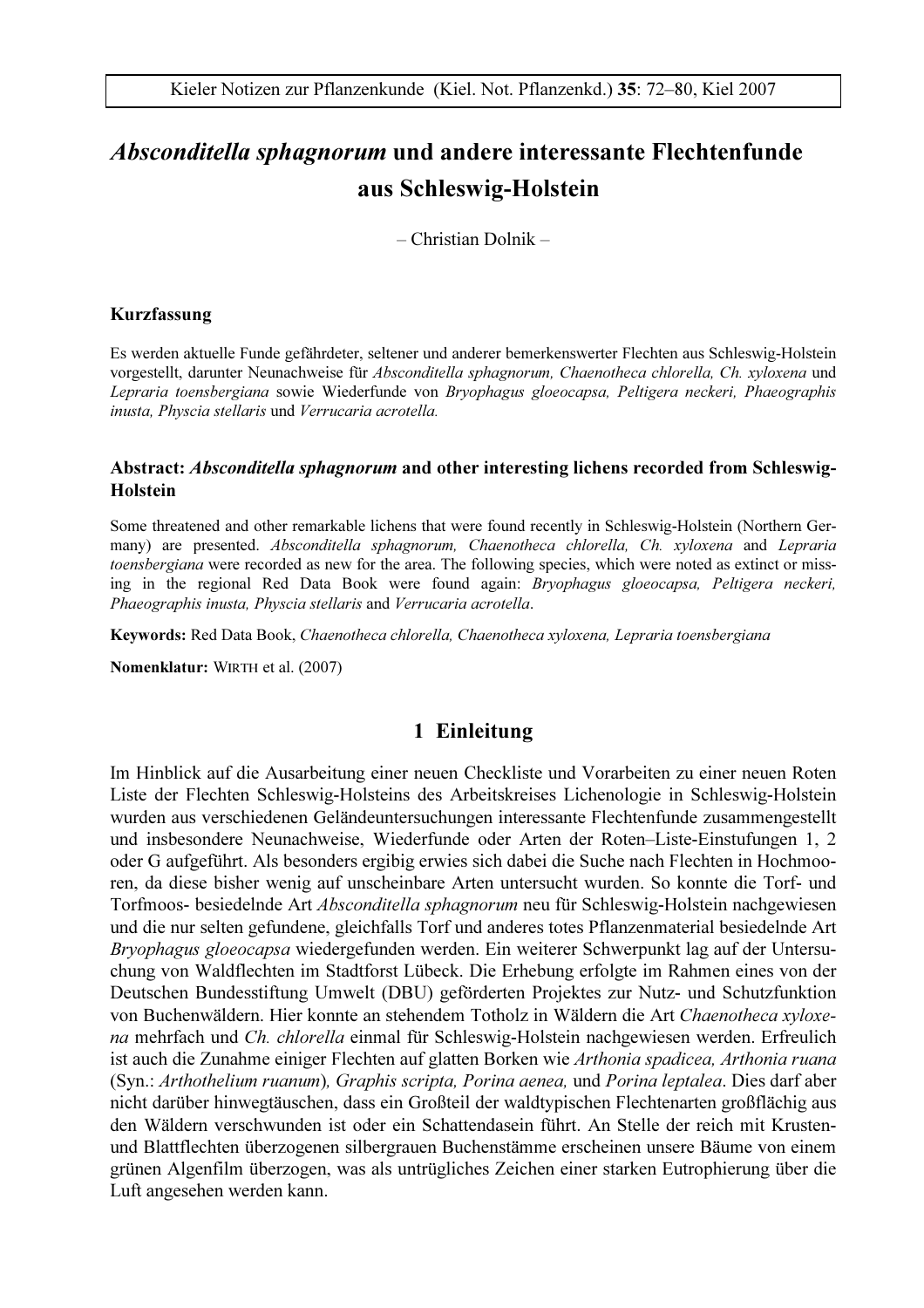Unter den erst in jüngster Zeit beschriebenen Flechtenarten werden einige Nachweise von Parmelia ernstiae Feuerer & A. Thell vorgestellt. Diese Art wurde erst im Jahre 2002 aufgrund morphologischer und molekularbiologischer Untersuchungen an Aufsammlungen aus Niedersachsen und Schleswig-Holstein als zweifelsfrei von Parmelia saxatilis verschieden erkannt und als Art neu beschrieben (FEUERER & THELL 2002). Die ältesten Herbarbelege aus Schleswig-Holstein stammen von C. F. E. Erichsen (1867-1945), der das Taxon bereits als gesonderte Varietät P. saxatilis Ach. var. laciniata Erichsen beschrieb (u. a. 1914. auf Eiche im Wassermühlenholz, Kappeln, TK 1325). Die Art besiedelt gerne Eichenstämme und fällt durch ihr stark bereiftes Lager auf, das in der Lagermitte stärker isidiös bis kleinlappig ausgebildet ist als bei P. saxatilis. Inzwischen ist P. ernstiae auch in anderen Ländern wie Spanien, Großbritannien (MOLINA & al. 2004), Frankreich, Luxemburg und Belgien (DIEDERICH & al. 2006) nachgewiesen worden und scheint in Nordwesteuropa weit verbreitet zu sein. Auch für Schleswig-Holstein darf eine weitere Verbreitung angenommen werden. Die Vorstellung neuer Fundorte soll auf die Art aufmerksam machen

## 2 Aufbau der Eintragungen und verwendete Abkürzungen

Im Folgenden wurden in Fortsetzung des Beitrages von DOLNIK & RASSMUS (2003) wieder einige interessante Flechtenfunde aus Schleswig-Holstein zusammengestellt. Die Nomenklatur folgt der neuen Checkliste für Deutschland (WIRTH et al. 2007), wobei Abweichungen gegenüber der Liste von Scholz (2000) zum besseren Verständnis in Klammern wiedergegeben werden. Die Fundangaben zu den einzelnen Arten werden mit Angabe des TK 25-Quadranten, des Kreises (Autokennzeichen), des genauen Fundortes, Substrates und des Datums (Monat/Jahr) angegeben. Hinter dem Sippennamen folgen die Einstufungen in die aktuelle Rote Liste (RL) von Schleswig-Holstein (SH) nach JACOBSEN (1997), wobei die Symbole folgende Bedeutung haben:

- $\Omega$ ausgestorben oder verschollen
- $\mathbf{1}$ vom Aussterben bedroht
- $\overline{2}$ stark gefährdet
- gefährdet  $\mathbf{3}$
- $\overline{G}$ Gefährdung anzunehmen
- $\overline{D}$ Daten zur Verbreitung und Gefährdung ungenügend
- neu Neunachweis
- weitere Nachweise neuer Arten  $(-)$ seit JACOBSEN (1997)

Punktgenaue Fundangeben zu den einzelnen Arten sind in einer WinArt-Datenbank, die vom Arbeitskreis Lichenologie in Schleswig-Holstein betreut wird, eingegeben worden. Bei bestimmungskritischen Arten wurde als Nachweis von Flechteninhaltsstoffen eine Dünnschichtchromatographie (TLC) im Laufmittel A nach CULBERSON & AMMANN (1979) durchgeführt.

## 3 Die einzelnen Sippen

## Absconditella sphagnorum Vězda & Poelt – RL SH neu

- 1526/3 RD: Felmer Moor, auf Wildwechsel in Birkenmoorwald mit Empetrum nigrum und Molinia caerulea, auf Torf und Pflanzenresten, soz. Cephalozia connivens, Apothecien trocken weiß, feucht glasig, Sporen 2-zellig,  $4-4.5 \times 8-12.5$  µm, Hymenium 90 µm hoch,  $10/07.$
- 1622/3 SL: Tielener Moor, über Lebermoosen und Pflanzenresten auf Wildwechsel, Erico-Sphagnetum, sehr wenig, 04/07.
- 1724/1 RD: Stadtmoor südlich Österrönfeld, auf Torf, Wildwechsel zwischen Eriophorum vaginatum, Erica tetralix, 03/07.
- 1728/4 PLÖ: Lebrader Moor, Kiefernwäldchen, über Lebermoosen und Pflanzenresten, 04/07.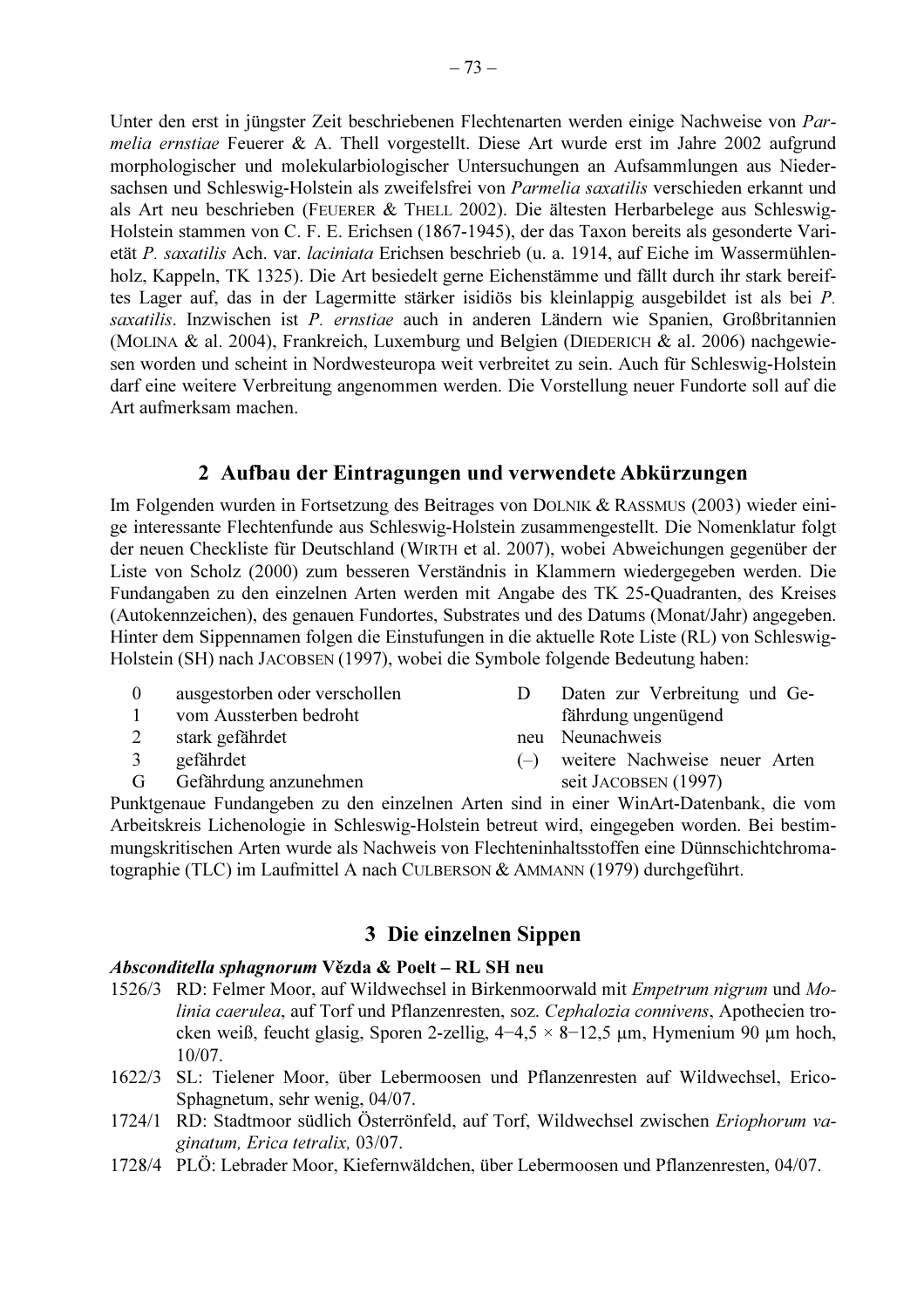#### Anisomeridium polypori (Ellis & Everh.) M. E. Barr  $(A.$  nyssaegenum) – RL SH G

- 2029/2 OH: Holzkate, Schwinkenrader Forst, Buchenwald, selten auf Borke von alter Eiche,  $06/07$
- 2229/4 RZ: Behlendorfer Forst, auf Sambucus nigra, wenig, 07/07.
- 2230/3 RZ: Harmsdorfer Busch nordöstl. Kulpin, Buchenwald, auf Sambucus nigra, wenig,  $07/07$ .
- 2329/1 RZ: Ritzerau, Forst Ritzerau Hauptrevier, Buchenwald, mehrfach an Borke von Sambucus nigra, 10/07.
- 2329/3 RZ: Hevenbruch, Stadtforst Lübeck, am Stammfuß einer älteren Esche, feuchte Senke im Buchenwald, 10/07.
- 2429/1 RZ: Riepenholz, Eschen-Buchenwald, auf Esche, reichlich, 08/07.
- 2429/2 RZ: Trammer Stubben, Buchenmischwald, an Stamm von Fraxinus excelsior, reichlich,  $07/07.$

### Arthonia didyma Körb. - RL SH 0

2029/2 OH: Holzkate, Schwinkenrader Forst, Buchenwald, am Stamm von Carpinus betulus und Fagus sylvatica, 06/07; für weitere Wiederfunde vgl. DOLNIK (2004).

### Arthonia punctiformis Ach. - RL SH G

- 2029/2 OH: Holzkate, Schwinkenrader Forst, Buchenwald, auf Kronenzweigen von Buche,  $06/07.$
- Arthonia ruana A. Massal. (Arthothelium ruanum (A. Massal.) Körb.) RL SH 2
- 2029/2 OH: Holzkate, Schwinkenrader Forst, Buchenwald, vereinzelt am Stammfuß von Fraxinus excelsior und Fagus sylvatica, 06/07.
- 2228/2 OD: Westerau, Stadtforst Lübeck, vereinzelt am Stamm von Carpinus betulus, 10/07.
- 2329/1 RZ: Ritzerau, Forst Ritzerau Hauptrevier, Buchenwald, vereinzelt am Stamm von Car*pinus betulus, 10/07.*
- 2329/3 RZ: Hevenbruch, Buchenmischwald, an Stammbasis von Carpinus betulus, mehrfach,  $06/07$

### Arthonia spadicea Leight. - RL SH 2

- 2029/2 OH: Holzkate, Schwinkenrader Forst, Buchenwald, häufig Am Stammfuß von Buchen, vereinzelt am Stammfuß von Fraxinus excelsior, 06/07.
- 2228/2 OD: Westerau, Stadtforst Lübeck, häufig am Stammfuß von Buche, Hainbuche, Berg-Ahorn und Eiche, 10/07.
- 2229/4 RZ: Behlendorfer Forst, Stammbasis von Buchen, verbreitet, 07/07.
- 2330/1 RZ: Berkensrücken, Stadtforst Lübeck, auf Buchenstammbasen verbreitet und häufig,  $08/07.$
- 2329/1 RZ: Ritzerau, Forst Ritzerau Hauptrevier, Buchenwald, am Stammfuß zahlreicher Buchen in größeren Beständen, aber auch an Eiche, Hainbuche und Erle, 10/07.
- 2429/1 RZ: Riepenholz, auf Buche, Esche, Erle und Berg-Ahorn, reichlich, 08/07.
- 2429/2 RZ: Trammer Stubben, Buchenmischwald, an Stammfuß von Fagus sylvatica und Fraxinus excelsior, reichlich, 07/07.

#### Arthopyrenia analepta (Ach.) A. Massal. (A. lapponina) - RL SH G

2029/2 OH: Holzkate, Schwinkenrader Forst, Buchenwald, wenige Lager am Stamm einer jüngeren Buche, sehr selten, 06/07.

### Aspicilia moenium (Vainio) G. Thor & Timdal – RL SH  $(-)$

0916/3 NF: Sylt, Listland, altes Betonfundament an Straßenrand, Norderstrandtal, auf Mörtel, 05/07; die Art wurde erst 2006 auf den Spülflächen Schachtholm erstmals für Schleswig-Holstein nachgewiesen (DOLNIK et al. 2006), dies ist der zweite Nachweis.

#### Bacidina arnoldiana (Körb.) V. Wirth & Vězda – RL SH G

2329/1 RZ: Ritzerau, Forst Ritzerau Hauptrevier, Buchenwald, am Stammfuß älterer Buchen, sehr häufig, doch meist steril, selten mit Pyknidien, Pyknosporen 37–45 µm, 10/07.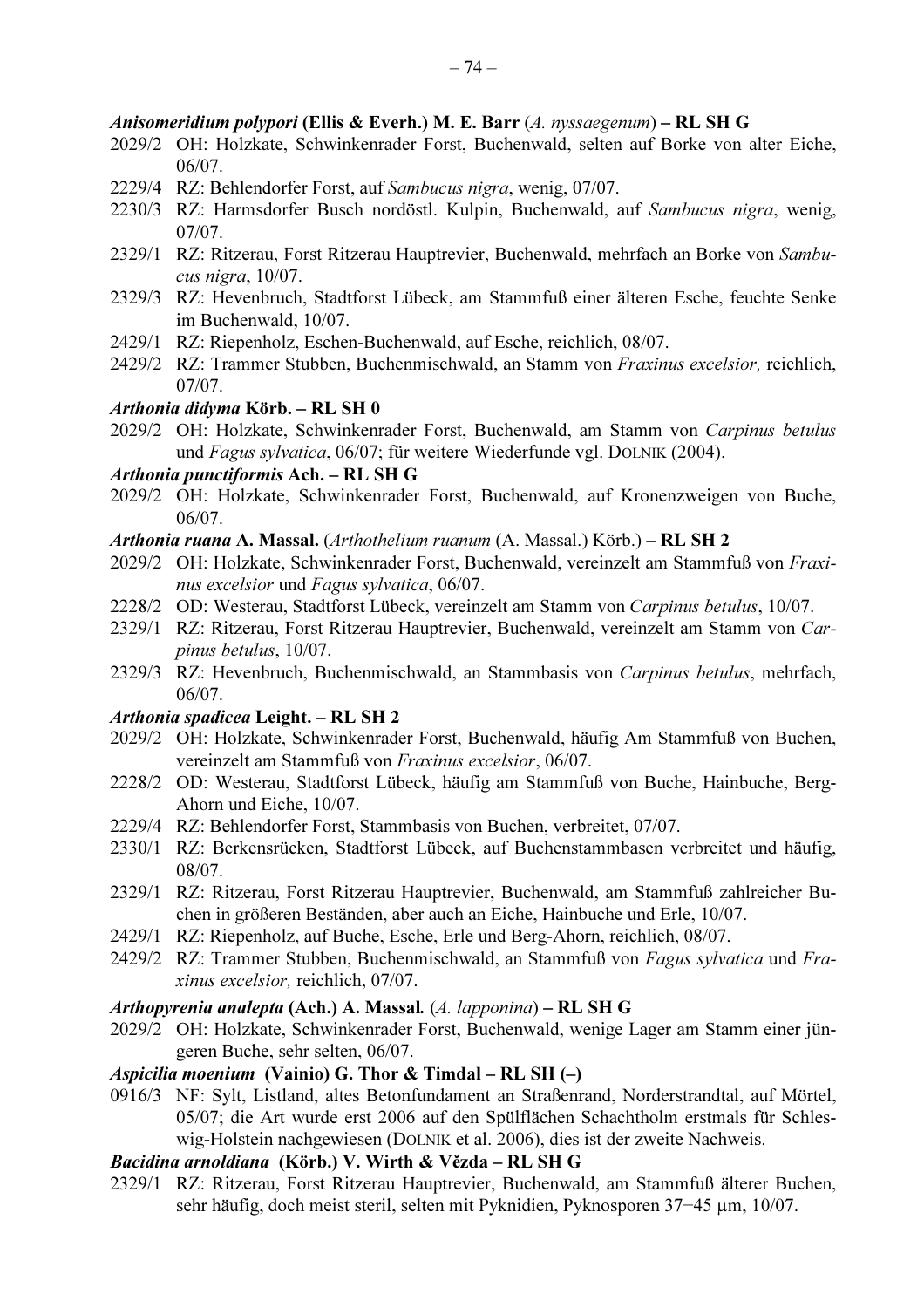2429/1 RZ: Riepenholz, Eschen-Buchenmischwald, auf Esche, mit Apothecien, 08/07.

## Bryophagus gloeocapsa Nitschke ex Arnold - RL SH 0

1724/1 RD: Stadtmoor südlich Österrönfeld, auf abgestorbener Molinia-Streu, 03/07.

## Chaenotheca chlorella (Ach.) Müll. Arg. - RL SH neu

2330/1 RZ: Berkensrücken, Stadtforst Lübeck, auf stehendem Buchentotholz, Ostflanke, kleine Räschen, 08/07.

## Chaenotheca trichialis (Ach.) Th. Fr. - RL SH 1

1423/3 SL: Schleswig, Schloss Gottorf, Schlossgarten, in Borkenrissen am Stamm von Fraxinus excelsior, 03/07.

## Chaenotheca xyloxena Nády. - RL SH neu

- 2230/3 RZ: Harmsdorfer Busch nordöstl. Kulpin, Buchenwald, auf stehendem Eichentotholz, wenig, 07/07.
- 2329/1 RZ: Hevenbruch, Stadtforst Lübeck, auf stehendem Eichentotholz, 06/07.
- 2329/3 RZ: Riepenholz, Stadtforst Lübeck, auf stehendem Lärchentotholz, 07/07; auf stehendem Totholz einer alten Eiche, zahlreich, 08/07.
- 2429/1 RZ: Riepenholz, Stadtforst Lübeck, auf stehendem Eichentotholz, 07/07.

Durch endoxyles Lager von der ähnlichen Ch. trichialis unterschieden und früher wohl nicht von dieser getrennt.

## Cladonia humilis (With.) J. R. Laundon - RL SH G

1320/4 NF: Löwenstedter Sandberge, auf Humus über Betoneinfassung von Grabenbrücke an altem Damm, soz. Peltigera rufescens, 06/07.

## Cladonia incrassata Flörke - RL SH 2

- 1724/1 RD: Wildes Moor südlich Österrönfeld, an Torfstichabbruchkante an kleinem Birkenwäldchen, 03/07.
- 1526/3 RD: Felmer Moor, Torfstichkanten an Gräben und Dämmen, reichlich, 10/07.

## Cladonia pyxidata (L.) Hoffm. ssp. grayi (G. Merr. ex Sandst.) V. Wirth - RL SH D

- 1321/4 SL: Pobüller Bauernholz, Nordteil, Stammfuß von Larix kaempferi, Chemotyp: C. merochlorophaea, 03/07.
- 1724/1 RD: Stadtmoor südlich Österrönfeld, an Torfstichabbruchkante an kleinem Birkenwäldchen, Chemotyp: C. novochlorophaea, 03/07.
- 1826/3 NMS: Dosenmoor, Totholzstubben in Birkenbruchwald, Chemotyp: C. merochlorophaea, 04/07.

## Cladonia ramulosa (With.) J. R. Laundon – RL SH 2

- 1320/4 NF: Löwenstedter Sandberge, vereinzelt auf geplaggten Flächen in Calluna-Heide,  $06/07.$
- 1321/4 SL: Düne am Rimmelsberg, auf geplaggter Heidefläche, vereinzelt in Teppich von Campylopus introflexus, 03/07.

## Cladonia rangiformis Hoffm. - RL SH 2

1320/4 NF: NSG Löwenstedter Sandberge, Trockenrasen am Bahndamm und in kleiner Kiesentnahmestelle, zahlreich, 06/07.

## Cladonia scabriuscula (Delise) Leight. - RL SH 2

1321/4 SL: Düne am Rimmelsberg, auf geplaggter Heidefläche, vereinzelt in Teppich von Cam*pylopus introflexus*, 03/07.

2027/2 SE: Negernbötel, Heiderest in Kiesgrube nördl. Negernbötel, 11/06.

*Cladonia uncialis* (L.) Weber ex F. H. Wigg. ssp. *biuncialis* (Hoffm.) M. Choisy – RL SH  $(-)$ 0916/3 NF: Sylt, Listland, Krähenbeeren-Heide bei Jugendherberge, reichlich, 05/07.

Diese Unterart ist im Untersuchungsgebiet offenbar die vorherrschende Sippe; so konnte PAUS (1997), bei ihren Untersuchungen zur Erdflechtenvegetation Nordwestdeutschlands nur die ssp. biuncialis nachweisen. Diese wird bisher in der Roten Liste für Schleswig-Holstein aber nicht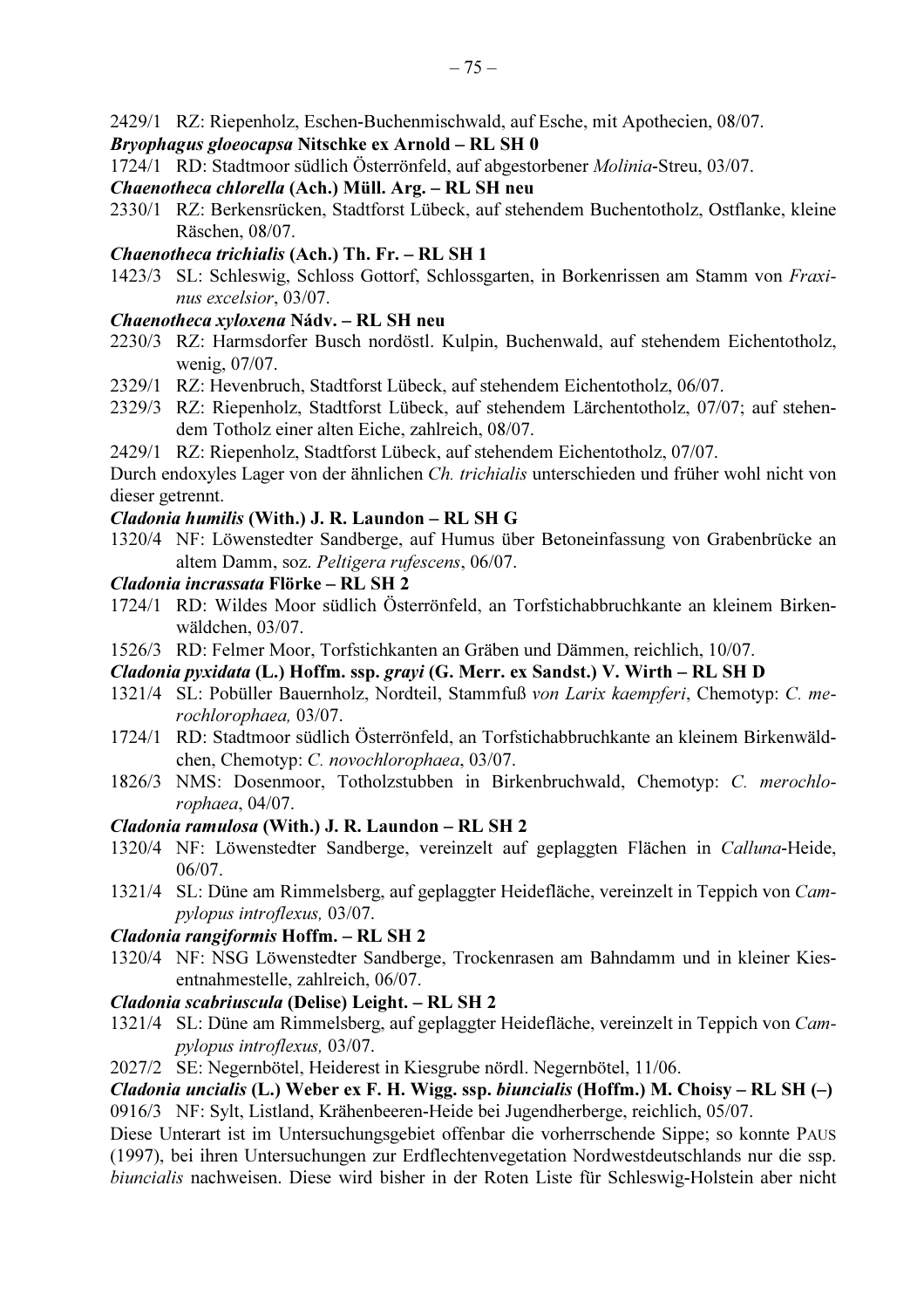gesondert geführt bzw. von ssp. uncialis getrennt. Die Verbreitung von C. uncialis ssp. uncialis ist damit für das Gebiet derzeit unklar.

### Collema tenax (Swartz) Ach. em. Degel. var. tenax – RL SH 2

2031/3 HL: Dummersdorfer Ufer, offene Steilküste südl. Stülper Huk, Sporen  $20 \times 7.5$  µm,  $08/05$ .

### *Fellhanera viridisorediata* Aptroot, M. Brand & Spier – RL SH  $(-)$

- 1526/4 RD: Dänisch Nienhof, Stammfuß einer Solitärbuche auf Spielplatz am Waldparkplatz, steril, 09/04, CD.
- 2329/3 RZ: Riepenholz, Stadtforst Lübeck, reichlich am Stammfuß einer Buche, steril, 08/07.

Bemerkung: Diese eutrophierungstolerante Art gehört zu einer Reihe meist steril vorkommender, grünsorediöser Krustenflechten, die sich in den letzten beiden Jahrzehnten rasch in Europa ausgebreitet haben und heute mutmaßlich in Schleswig-Holstein weit verbreitet sind. Die Art wurde 2006 in Schleswig-Holstein auch mit Apothecien nachgewiesen (DOLNIK et al. 2006), hernach konnten auch sterile Aufsammlungen der Art zugeordnet werden.

#### Flavoparmelia caperata (L.) Hale - RL SH 1

1626/3 KI: Kiel, Olshausenstr., Eichen auf Mittelstreifen bei Bremerskamp, einige gut ausgebildete Lager, soz. Physcia stellata, Pleurosticta acetabulum, Ramalina fastigiata, 03/07

## Hypotrachyna revoluta (Flörke) Hale - RL SH 1

- 1321/4 NF: Pobüller Bauernholz, südlicher Waldrand, an zwei südexponierten Eichenstammfüßen zahlreiche Lager, 03/07.
- 2327/3 NF: Löwenstedter Sandberge, wenige Lager auf altem Juniperus communis in Calluna-Heide, 06/07.
- Jamesoniella anastomosans (P. James & Vězda) Lücking, Sérus. & Vězda (Gyalideopsis a.)  $RLSH(-)$
- 1826/3 NMS: Dosenmoor, an Totholzast am Stamm von Eiche, steril, 04/07.
- 2329/1 RZ: Ritzerau, Forst Ritzerau Hauptrevier, Buchenwald, vereinzelt am eutrophierten Stammfuß von älteren Buchen, mehrfach, steril, 10/07.
- 2329/3 RZ: Hevenbruch, Buchenwald, vereinzelt am eutrophierten Stammfuß von älteren Buchen, mehrfach, steril, 10/07.

RZ: Riepenholz, vereinzelt auf eutrophierten Buchen- und Hainbuchenstämmen, 07/07.

### Lecanactis abietina (Ach.) Körb. - RL SH 2

2329/1 RZ: Hevenbruch, Buchenwald, an alten Eichen, vereinzelt größere Lager, 06/07.

#### Lecanora pulicaris (Pers.) Ach. - RL SH G

- 1723/4 RD: Naturschutzgebiet Spülflächen Schachtholm, an alten Eichenzaunpfählen, 10/06.
- 1826/3 RD: Dosenmoor, Stammbasis von Sorbus aucuparia an Wegrand, TLC: Atranorin, Fumarprotocetrarsäure, 04/07.
- 2029/2 OH: Holzkate, Schwinkenrader Forst, Buchenwald, auf Kronenzweig von Fagus sylvatica, TLC: Atranorin, Fumarprotocetrarsäure, 06/07.

### Lepraria toensbergiana Bayerová & Kukwa – RL SH neu

1321/4 SL: Pobüller Bauernholz, über Hypnum cupressiforme wachsend, auf Carpinus betulus, det. C. Dolnik als L. jackii (in DOLNIK 2005), rev. Dolnik 2006, TLC: Atranorin, Toensbergiansäure.

Anmerkung: Diese Art wurde erst 2005 auf Grund genetischer und elektronenmikroskopischer Untersuchungen von L. jackii getrennt (BAYEROVÁ et al. 2005). Sie ist aber offenbar genetisch sehr nahe mit L. jackii verwandt und unterscheidet sich makroskopisch nicht, besitzt aber mit Toensbergiansäure, eine Substanz, die bei dünnschichtchromatographischen Analysen im Laufmittel A geringfügig von der Jackinsäure-Bande abweicht. BAYEROVÁ et al. (2005) geben Fundorte aus Tschechien, der Slowakei und Süddeutschland an, so dass dies der Erstnachweis für die Norddeutsche Tiefebene ist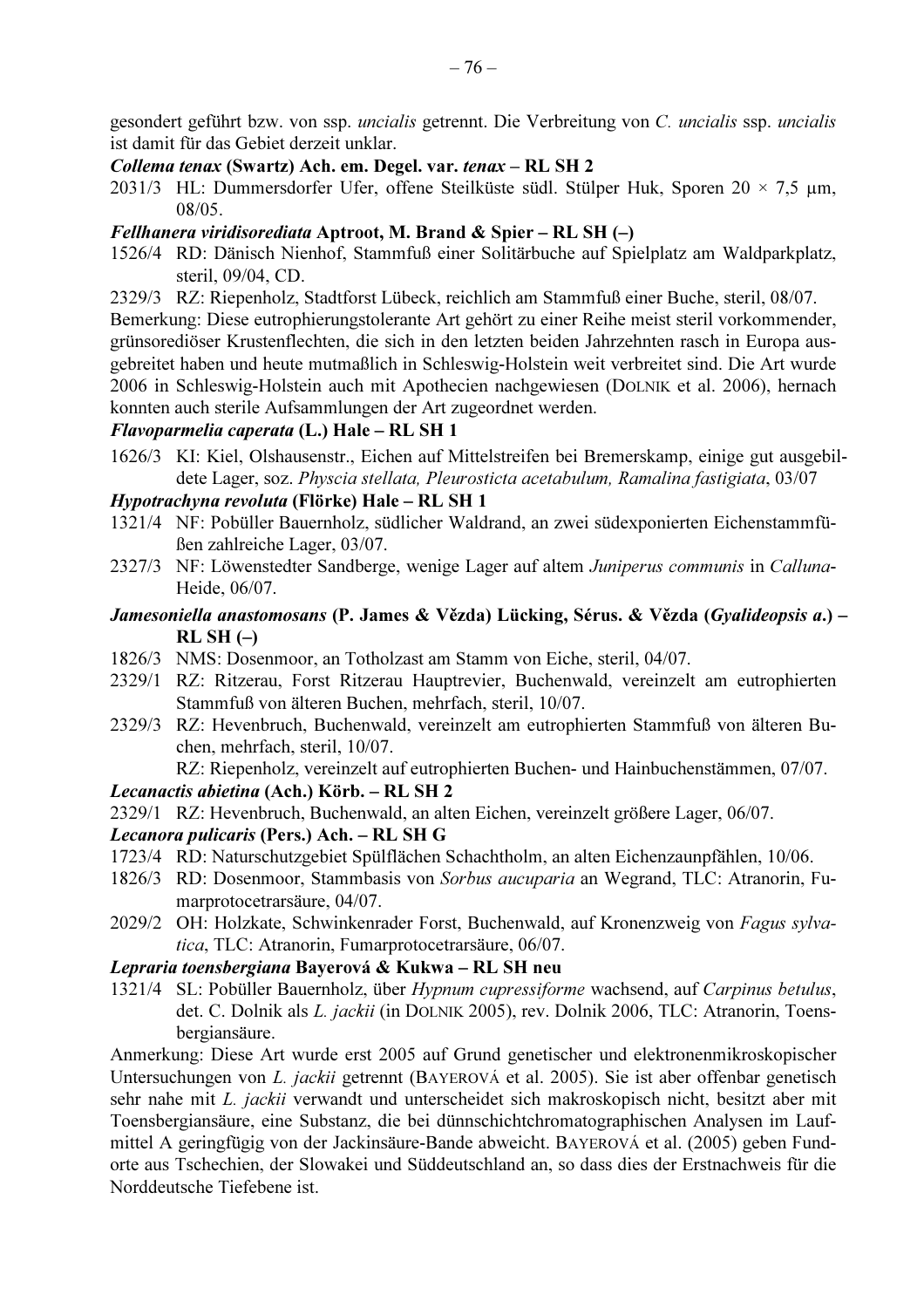#### *Micarea misella* (Nyl.) Hedl. - RL SH 1

- 1526/3 RD: Felmer Moor, stehendes Birkentotholz an Nord-Süd-Damm, 10/07.
- *Naetrocymbe punctiformis* (Pers.) R. C. Harris (Arthopyrenia punctiformis (Pers.) A. Massal.)  $-RLSH3$
- 1826/3 NMS: Dosenmoor, an Kronenzweig von Quercus robur, 04/07.
- 2029/2 OH: Holzkate, Schwinkenrader Forst, Buchenwald, auf Kronenzweig von Buche, soz. Scoliciosporum gallurae, Amandinea punctata, Xanthoria polycarpa, 10/07.

## Ochrolechia androgyna (Hoffm.) Arnold - RL SH 2

1625/4 RD: Gut Hohenschulen, Gemeinde Achterwehr, an Stammbasis von Tilia vor Gutshaus, 10/06.

### Ochrolechia arborea (Kreyer) Almb. - RL SH G

- 1320/4 NF: Löwenstedter Sandberge, wenige Lager auf altem Juniperus communis in Calluna-Heide, 06/07.
- 1321/4 SL: Pobüller Bauernwald, Südrand des Naturschutzgebietes, auf gefällter Buche, 03/07.

#### Ochrolechia subviridis (Høeg) Erichsen – RL SH 2

1625/2 RD: Noer, Borke von freistehender Kanada-Pappel an Ostseeküste, Campingplatz Noer,  $03/05.$ 

#### Ochrolechia turneri (Sm.) Hasselrot - RL SH G

1626/1 KI: Kiel-Suchsdorf, Schwartenbeker Weg, auf alter Eiche, 09/06

### *Parmelia ernstiae* Feuerer & A. Thell – RL SH (–)

- 1321/4 SL: Pobüller Bauernholz, epiphytisch an Stämmen von Quercus spec., mehrfach und zahlreich, vid. T. Feuerer, 03/06.
- 1422/1 SL: Bollingstedter Au südlich Westerschau, Eichenbaumreihe auf Weide, einige Exemplare nebst Parmelia sulcata und Pleurosticta acetabulum am Stamm, vid. T. Feuerer, 08/06.
- 1423/3 SL: Schleswig, Schloss Gottorf, Schlossgarten, am Stamm von Fraxinus excelsior,  $03/07.$
- 1626/1 RD: Gut Wulfshagen, alte Solitäreiche am Waldrand zum Feld südl. Gut, wenige Exemplare am Stamm, 03/06.
- 1927/3 SE: Kiebitzholm, Staatsforst Neumünster, mehrfach an Stämmen von alten Eichen, Eichenalle (Quercus petraea) im Wald (Jagen 405) und Solitärbaum (Q. robur) an Waldrand (Jagen 402), vid. Feuerer, 09/06.
- 2028/4 SE: auf Stamm von Solitäreiche in Feldflur, nördl. Söhren, 05/06.

#### Peltigera neckeri Hepp ex Müll. Arg. – RL SH 0

- 1320/4 NF: Löwenstedter Sandberge, wenige Lager in alter Kiesentnahmestelle, soz. P. rufescens, Cladonia rangiformis, 06/07.
- 1723/4 RD: NSG Spülflächen Schachtholm, Schafschwingel-Trockenrasen nordöstl. Rollfeld,  $10/06.$

#### *Phaeographis inusta* (Ach.) Müll. Arg. - RL SH 0

1626/1 RD: Gut Wulfshagen, umgestürzte alte Eiche nördl. B 76, tiefe Borkenspalten am Stammfuß, 03/07.

## Physcia stellaris (L.) Nyl. - RL SH  $0$

1626/3 KI: Kiel, Olshausenstr., Eichen auf Mittelstreifen bei Bremerskamp, einige gut ausgebildete Lager mit Apothecien, soz. Flavoparmelia caperata, Pleurosticta acetabulum, Ramalina fastigiata, 03/07.

## Placynthiella oligotropha (J. R. Laundon) Coppins & P. James – RL SH 2

1320/4 NF: Löwenstedter Sandberge, wenige Lager in kleiner Kiesentnahmestelle, 06/06

### Porina leptalea (Durieu & Mont.) A. L. Sm. - RL SH 1

2029/2 OH: Holzkate, Schwinkenrader Forst, Buchenwald, größere Überzüge am Stammfuß meist älterer Buchen, 06/07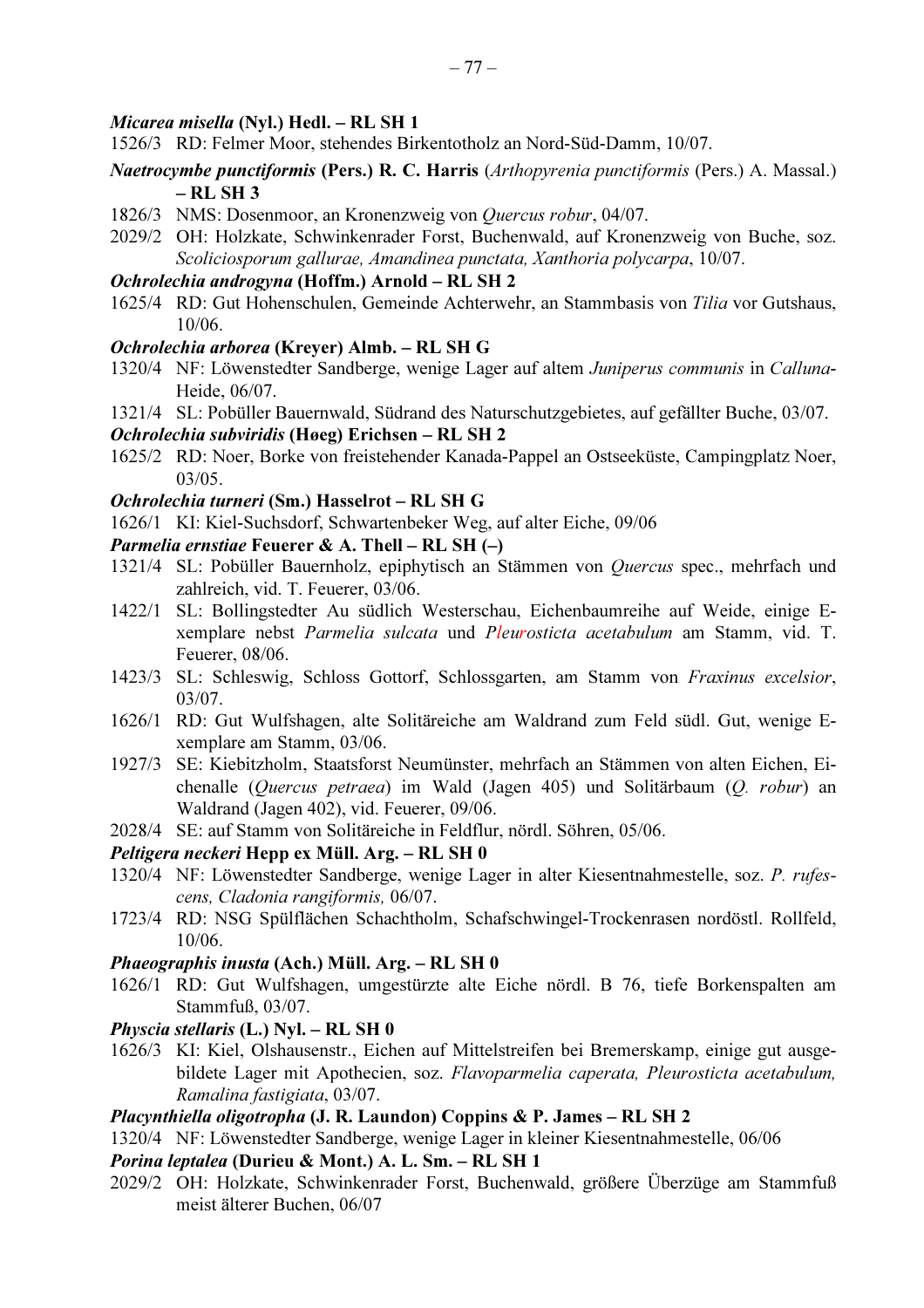- 2329/1 RZ: Ritzerau, Forst Ritzerau Hauptrevier, Buchenwald, vereinzelt am Stammfuß von älteren Buchen, dann meist größere Überzüge, 10/07.
- 2329/3 RZ: Hevenbruch, Stadtforst Lübeck, Buchenwald, vereinzelt am Stammfuß älterer Buchen größere Überzüge, 10/07.
- 2429/1 RZ: Riepenholz, Eschen-Buchenmischwald, Stammfuß von Fagus sylvatica, 08/07; RZ: Hegesahl bei Kleinschretstaken, Buchenmischwald am Stammfuß einer Buche, wenig, 07/07.

### Punctelia subrudecta (Nyl.) Krog - RL SH 2

1626/3 KI: Kiel, Olshausenstr., Eichen auf Mittelstreifen bei Bremerskamp, mehrere Lager, soz. Flavoparmelia caperata, Pleurosticta acetabulum, Ramalina fastigiata, 03/07

### Pyrenula nitida (Weigel) Ach. - RL SH 2

- 2228/2 OD: Westerau, Stadtforst Lübeck, selten an Carpinus betulus, neben teils abgestorbenen alten Lagern auch wenige junge Lager, 10/07.
- 2229/4 RZ: Behlendorfer Forst, auf Carpinus betulus, wenig, 07/07.
- 2329/1 RZ: Ritzerau, Forst Ritzerau Hauptrevier, Buchenmischwald, einige Lager am Stamm von Carpinus betulus, 10/07.
- 2329/3 RZ: Hevenbruch, Stadtforst Lübeck, ein Lager am Stamm von Carpinus betulus, 06/07.

### Scoliciosporum gallurae Vězda & Poelt – RL SH (–)

- 1321/4 SL: Düne am Rimmelsberg, an toten Zweigen von Juniperus communis, 03/07.
- 1626/4 KI: Kiel, Schrevenpark, Kronenast von Eiche, 03/06.
- 2029/2 OH: Holzkate, Schwinkenrader Forst, Buchenwald, sehr häufig auf Kronenästen von Buchen, 10/07.
- 2228/2 OD: Westerau, Stadtforst Lübeck, sehr häufig auf Kronenästen von Buchen und Eichen,  $10/07.$
- 2329/1 RZ: Ritzerau, Forst Ritzerau Hauptrevier, Buchenwald, sehr häufig auf Kronenästen von Buchen und Eichen, 10/07. RZ: Nussau, Hevenbruch, Buchenwald, sehr häufig auf Kronenästen von Buchen und Eichen, 10/07.
- 2330/1 RZ: Berkenskücken, Stadtforst Lübeck, auf Kronenästen von Fagus sylvatica, 08/07.
- 2429/1 RZ: Riepenholz, Eschen-Buchenmischwald, Kronenzweige von Fagus sylvatica, 08/07.
- 2429/2 RZ: Trammer Stubben, Buchenmischwald, Kronenzweige von Fraxinus excelsior,  $07/07$ .

Bemerkung: Diese stickstofftolerante Pionierflechte wurde 2006 an Calluna vulgaris neu für Schleswig-Holstein nachgewiesen (DOLNIK et al. 2006), ist aber anscheinend an Kronenzweigen von Buchen und Eichen in Wäldern weit verbreitet und sehr häufig. Es ist zu prüfen, ob sich der Großteil der bisher als Scoliciosporum chlorococcum erfassten Angaben auf S. gallurae bezieht, da die Arten in Schleswig-Holstein bisher kaum differenziert wurden. Dementsprechend ist die tatsächliche Verbreitung von S. chlorococcum s. str. in Schleswig-Holstein derzeit unklar.

### Thelotrema lepadinum (Ach.) Ach. - RL SH 2

- 2329/1 RZ: Hevenbruch, Stadtforst Lübeck, vereinzelt am Stammfuß älterer Eichen, selten auf Bergahorn, 6/07.
- 2329/3 RZ: Hevenbruch, Stadtforst Lübeck, vereinzelt am Stammfuß älterer Eichen, 10/07.
- 2429/1 RZ: Hegesahl bei Kleinschretstaken, Buchenmischwald mit alten Eichen, auf Eichenborke am Stamm, wenige Lager, 07/07.

#### *Trapeliopsis pseudogranulosa* Coppins & P. James – RL SH  $(-)$

2329/3 RZ: Hevenbruch, Stadtforst Lübeck, wenige Lage an bemoostem Stamm einer alten Buche 06/07

#### Verrucaria acrotella Ach. - RL SH 0

1326/1 SL: NSG Oehe-Schleimünde, auf Kieseln und Muschelschill in offenen Strandwalltrockenrasen bei Schutzhütte, Großer Sand, sehr häufig, 10/06.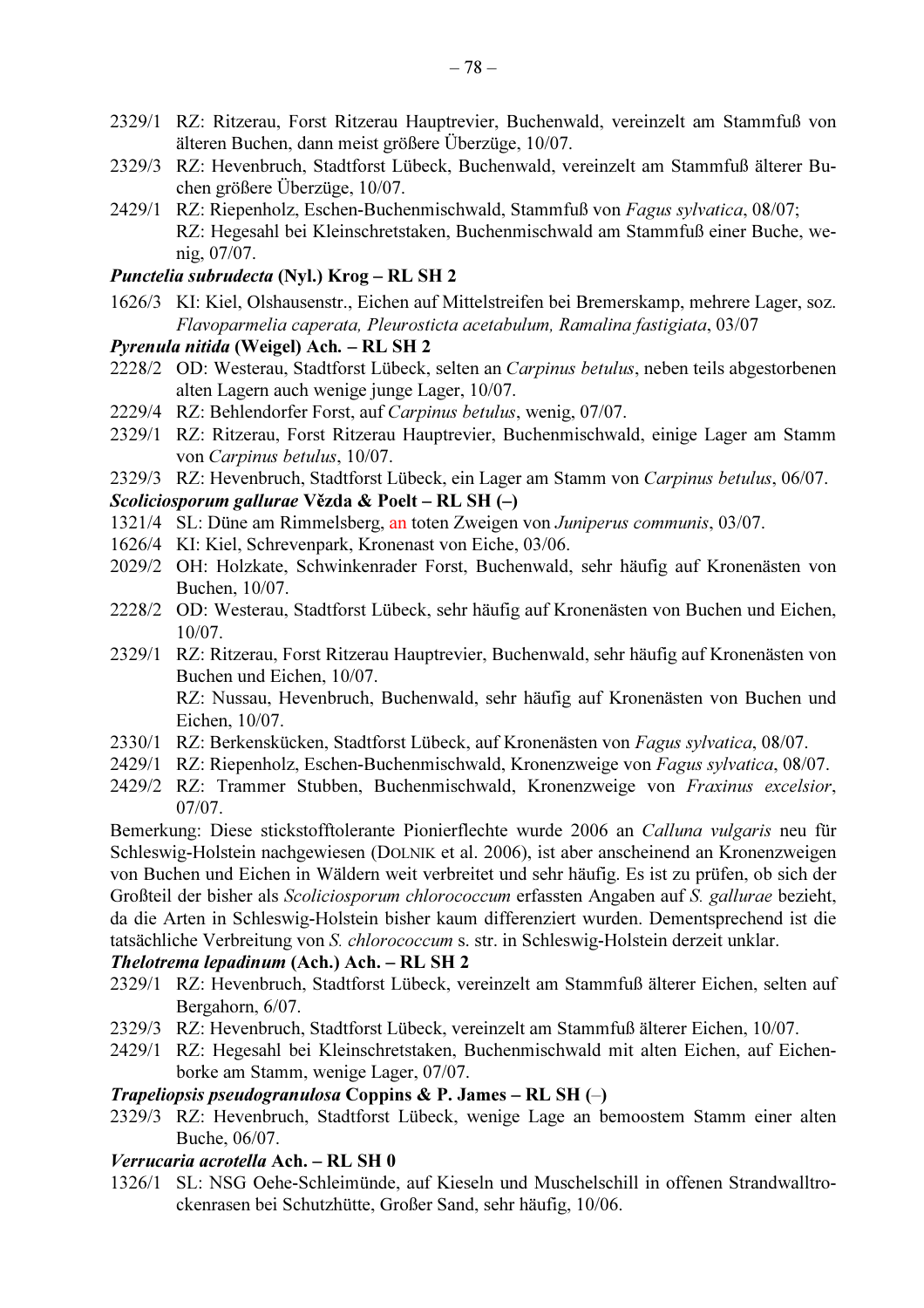1525/2 RD: Gut Lindhof, Eckernförder Bucht, Strandwälle vor Ostseesteilküste auf hoch gelegenem Kiesstrandwall, Strandkiesel, 09/03

1723/4 RD: Schachtholm, Spülflächen bei Flughafen, Kieselsteine in Sandtrockenrasen, 10/06. Anmerkung: Bereits ERICHSEN (1957) merkt die Verwechslungsmöglichkeit mit V. floerkeana (= V. dolosa Hepp) an, verweist aber auf das durchgehend dunkle Involucrellum bei V. acrotella als Unterschied zu V. dolosa, ein Differenzialmerkmal, dass heute durchaus auch kritisch gesehen wird. In den wenigen Bereichen der Ostseeküste, an denen Strandkiesel und Muschelschill auf Kiesstrandwällen ungestört und exponiert altern können, scheint V. acrotella noch häufig zu sein, wie ERICHSEN (1957) angibt, doch sind die Bestände durch die intensivere touristische Nutzung der Strände sicherlich etwas zurückgegangen. Die bisherige Wertung als verschollen (JACOBSEN 1997) deutet in diesem Fall vielmehr auf fehlende jüngere Nachweise dieser bestimmungskritischen Art hin. Sie wird im benachbarten Mecklenburg-Vorpommern als ungefährdet eingestuft (LITTERSKI in WIRTH et al. 1996).

#### Verrucaria aquatilis Mudd - RL SH 1

- 1321/4 SL: Pobüller Bauernholz, Bachgeröll in Wald nördlich Straße Großjörl-Rupel, 11/05.
- 1821/3 HEI: Riesewohld, Bachgeröll in Wald, nordwestl. Ganzenbek, Sporen  $5 \times 7.5-9.5$  µm, Perithecien 189 um breit, 11/04.

#### Verrucaria bryoctona (Th. Fr.) Orange - RL SH G

1320/4 NF: Löwenstedter Sandberge, wenige Lager in alter Kiesentnahmestelle, soz. P. rufescens, Cladonia rangiformis, 06/07.

#### Verrucaria hydrela Ach. - RL SH 1

- 1821/3 HEI: Riesewohld, Bachgeröll in Wald, nordwestl. Ganzenbek, Sporen  $5-6 \times 17-20$  µm, soz.  $V$ . *aquatilis*,  $11/04$ .
- 2028/4 SE: Geschendorf, kleiner von einem Feldgehölz beschatteter Grabenbach in Feldflur nordöstl. Söhren, auf Geröll, 05/06.

#### Verrucaria viridula (Schrad.) Ach. - RL SH G

2028/4 SE: Steinbek, auf alter Kleinbahnbrücke über Bißnitz südöstl. von Steinbek, auf Mörtel,  $05/06.$ 

#### Danksagung

Ein Teil der Daten wurde im Rahmen des DBU-Projektes "Nutzung ökologischer Potenziale von Buchenwäldern für eine multifunktionale Bewirtschaftung" im Stadtforst Lübeck erhoben. Dr. Lutz Fähser vom Forstamt Lübeck sei für die logistische Unterstützung bei der Datenerfassung gedankt.

#### Literatur

- BAYEROVÁ, Š., KUKWA, M. & FEHRER, J. (2005): A new species of Lepraria (lichenized ascomycetes) from Europe. - Bryologist 108: 131-138, Omaha.
- CULBERSON, C. F. & AMMANN, K. (1979): Standardmethode zur Dünnschichtchromathographie von Flechtensubstanzen. - Herzogia 5: 1-24, Braunschweig.
- DIEDERICH, P., RIES, C. & SOCIÉTÉ DES NATURALISTES LUXEMBOURGOIS: Lichens of Belgium, Luxembourg and northern France. - URL: http://www.lichenology.info/ [1.09.2007]
- DOLNIK, C. (2004): Bacidia neosquamulosa und weitere interessante Flechtenfunde aus Schleswig-Holstein. -Kiel. Not. Pflanzenkd. Schleswig-Holstein Hamb. 32: 143-147, Kiel.
- DOLNIK, C. (2005): Agonimia allobata und Nachweise anderer seltener Flechtenfunde aus Schleswig-Holstein. - Kiel. Not. Pflanzenkd. Schleswig-Holstein Hamb. 33: 90-97, Kiel.
- DOLNIK, C. & RASSMUS, J. (2003): Flechtenfunde aus Schleswig-Holstein. Kiel. Not. Pflanzenkd. Schleswig-Holstein Hamb. 31: 33-39, Kiel.